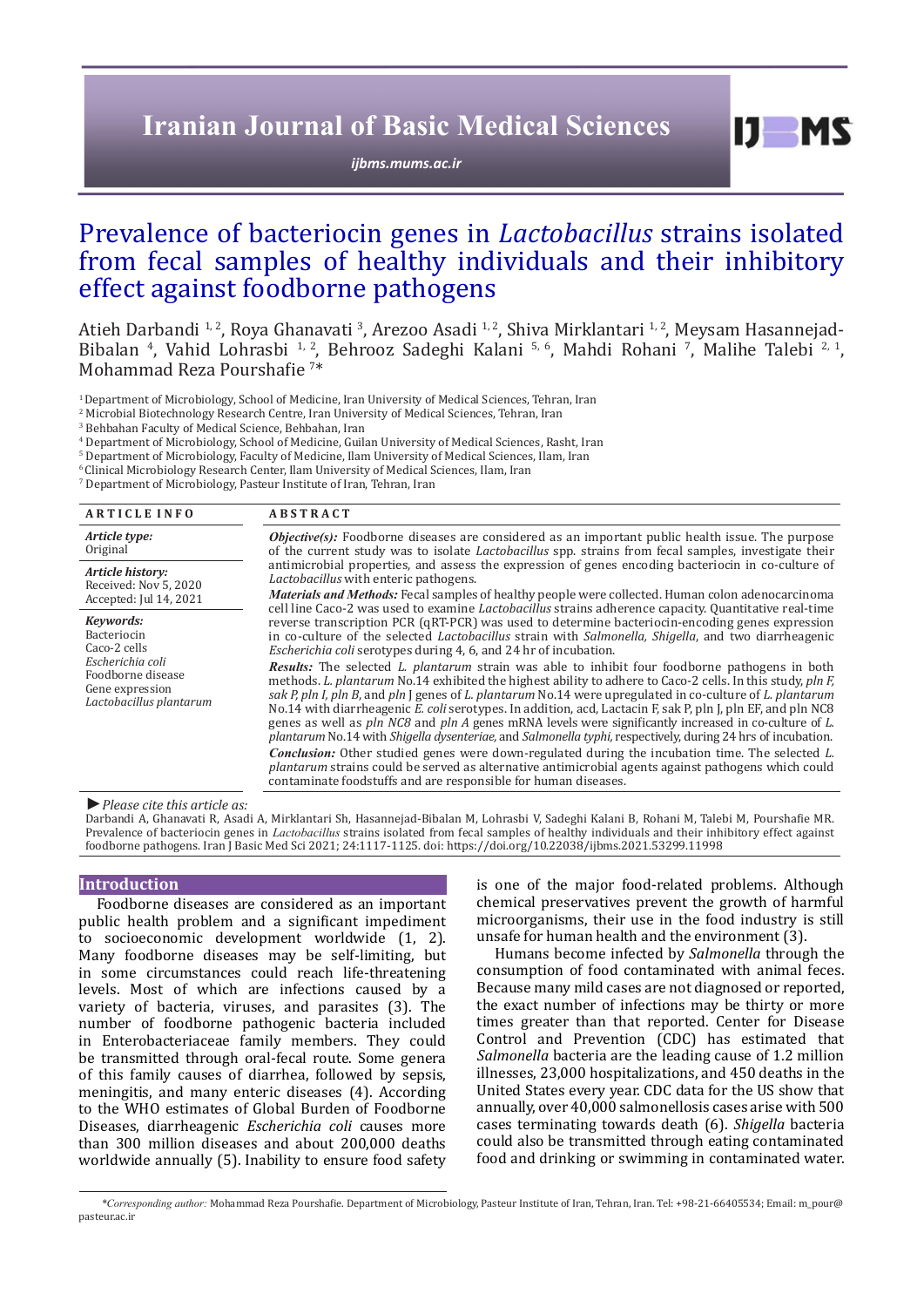Every year in the United States, *Shigella* bacteria cause about 500,000 diseases, 6000 hospitalizations, and 40 deaths. In the United States, 25,000 shigellosis cases are reported every year, while some estimates are as high as 450,000 cases per year; therefore, some cases are probably seriously under-reported (7).

In recent years, there has been an interest in the use of probiotics in the food industry as an alternative to antibiotics to prevent and control diseases (8). Several strains of Lactic acid bacteria (LAB), which are common inhabitants of human intestine, have been identified as probiotics. In order to be considered as a probiotic, a microbe must possess a variety of characteristics recommended by FAO/WHO (9, 10). *Lactobacillus* spp. are members of LAB, which could exert a strong antagonistic activity against many microorganisms as a result of the production of antimicrobial agents, including organic acids, hydrogen peroxide, diacetyl, inhibitory enzymes, and bacteriocins (11, 12). Bacteriocins are a kind of ribosomal synthesized antimicrobial peptides secreted by some bacteria against microorganisms that are usually closely related to the producer microorganism; bacteriocins do not harm the producer bacteria due to the production of some specific immunity proteins (7, 13). Bacteriocins are divided into four distinct categories. Class I bacteriocins are modified peptides (lantibiotics) such as linear and globular peptides, which are active through the formation of pores, efflux of small metabolites from sensitive cells, or through enzyme inhibition. Class II bacteriocins are unmodified peptides (non-lanthionine), which are active by inducing membrane permeability and subsequent leakage of target bacteria molecules. Class II bacteriocins are subdivided into five subclasses including Class IIa (pediocin PA-1 like bacteriocins), Class IIb (composed of two peptides), Class IIc (circular peptides), Class IId (linear, non-pediocin-like, singlepeptide bacteriocins), and Class IIe (linear, non-pediocinlike, three or four-peptide bacteriocins). Class III bacteriocins are large, heat-unstable proteins which are divided into two subclasses, including bacteriolytic (IIIa) and non-lytic peptides (IIIb), and Class IV bacteriocins are post-translationally modified circular peptides (14, 15). Competition of *Lactobacillus* spp. with pathogenic microorganisms, including *Salmonella*, *Shigella*, *E. coli*, and *Staphylococcus aureus*, makes LAB as attractive microorganisms for combating gastrointestinal illnesses and bacterial foodborne diseases. The purpose of the current study was to focus on bacteriocin genes of *Lactobacillus* strains isolated from fecal samples of healthy individuals and to evaluate the expression of genes encoding *L. plantarum* bacteriocin in co-culture with enteropathogenic microorganisms. In this study, the inhibitory effect of *L. plantarum* on the growth of pathogenic strains was evaluated by co-incubation of *Salmonella*, *Shigella,* and two diarrheagenic *E. coli* serotypes with the selected *Lactobacillus* strain. Also, the expression of genes related to the bacteriocin production was checked out by quantitative real-time reverse transcription PCR (qRT-PCR) reactions.

# **Materials and Methods**

## *Bacterial isolates and growth conditions*

An experimental study was conducted. The isolates

were collected from the fecal samples of healthy individuals who had received no antibiotic therapy over the past 6 months prior to sampling and did not have GI disorders at the sampling time in Tehran, Iran (14). The samples were plated on Man, Rogosa, and Sharpe agar (MRS) (Merck, Germany) and incubated for 48 hrs at 37 °C. Selected colonies were kept at -80 °C in MRS broth containing 20% glycerol.

# *Molecular detection of lactobacillus isolates*

Total bacterial genomic DNA was extracted by Genomic DNA mini kit (Roche, Germany) to identify the genus of the isolated strains. *Lactobacillus* genus was identified by means of PCR method using 16S rRNA specific For-Lac (5´-TGGAAACAGGTGCTAATACCG-3´) and Rev-Lac (5´-CCATTGTGGAAGATTCCC-3´) primers and DNA purification kit (Roche, Germany).

PCR conditions were as follows: an initial denaturation step at 94 °C for 5 min, followed by 30 cycles of denaturation at 94 °C for 30 sec and 55 °C for 30 sec, an extension at 72 °C for 30 sec, and a final extension step at 72 °C for 7 min (16). The identification of isolated *Lactobacillus* species was performed using Multiplex PCR assay as described previously (17) (Table 1).

# *Identification of bacteriocin-related genes*

The presence of 18 bacteriocin-related genes was investigated in 50 *Lactobacillus* isolates by PCR reaction using specific primers. PCR primers and annealing temperatures are presented in Table 1. PCR conditions were similar for all genes: an initial denaturation step at 94 °C for 5 min, followed by 34 cycles of denaturation at 94 °C for 30 sec, an extension at 72 °C for 60 sec, and a final extension at 72 °C for 10 min (18). The PCR products were identified by electrophoresis on 1.5% agarose gels stained with GelRed. One *Lactobacillus* strain with the highest frequency of bacteriocin encoding genes was selected to be examined for the presence of probiotic properties such as the ability to resist simulated gastrointestinal conditions, to hydrolyze bile salts, to inhibit biofilm formation by pathogens, and to attach to CT-26 human cancer cells.

# *Screening for acidic pH and bile resistance*

The selected *L. plantarum* strain was initially tested for its ability to resist acidic pH and bile salts as described previously (19). Briefly, the selected *L. plantarum* strain was grown overnight in MRS broth. The cultures were then centrifuged at 6000 rpm, and the pellets were washed with phosphate buffered saline (PBS), buffer (pH 7.4). An initial count (CO) of the bacterial suspension was performed after a serial dilution (10−2 to 10−10) and plating on MRS agar, followed by incubating plates at 37 °C for 48 hr in anaerobic conditions. Then bacterial pellets were re-suspended in 5 ml of PBS buffer and incubated at 37 °C for 3 hrs while adjusting pH at 3.0 using 0.5 M HCl (Merck, Germany).

Screening for bile-resistant isolates was performed by resuspension of the culture's pellets in MRS broth containing 0.4% bile salts (Merck, Germany), followed by incubation for 6 hrs at the above mentioned conditions. The harvested bacterial biomass from PBS at pH 3.0 was washed in PBS, and the bacterial cells were enumerated as described above. The viable cells were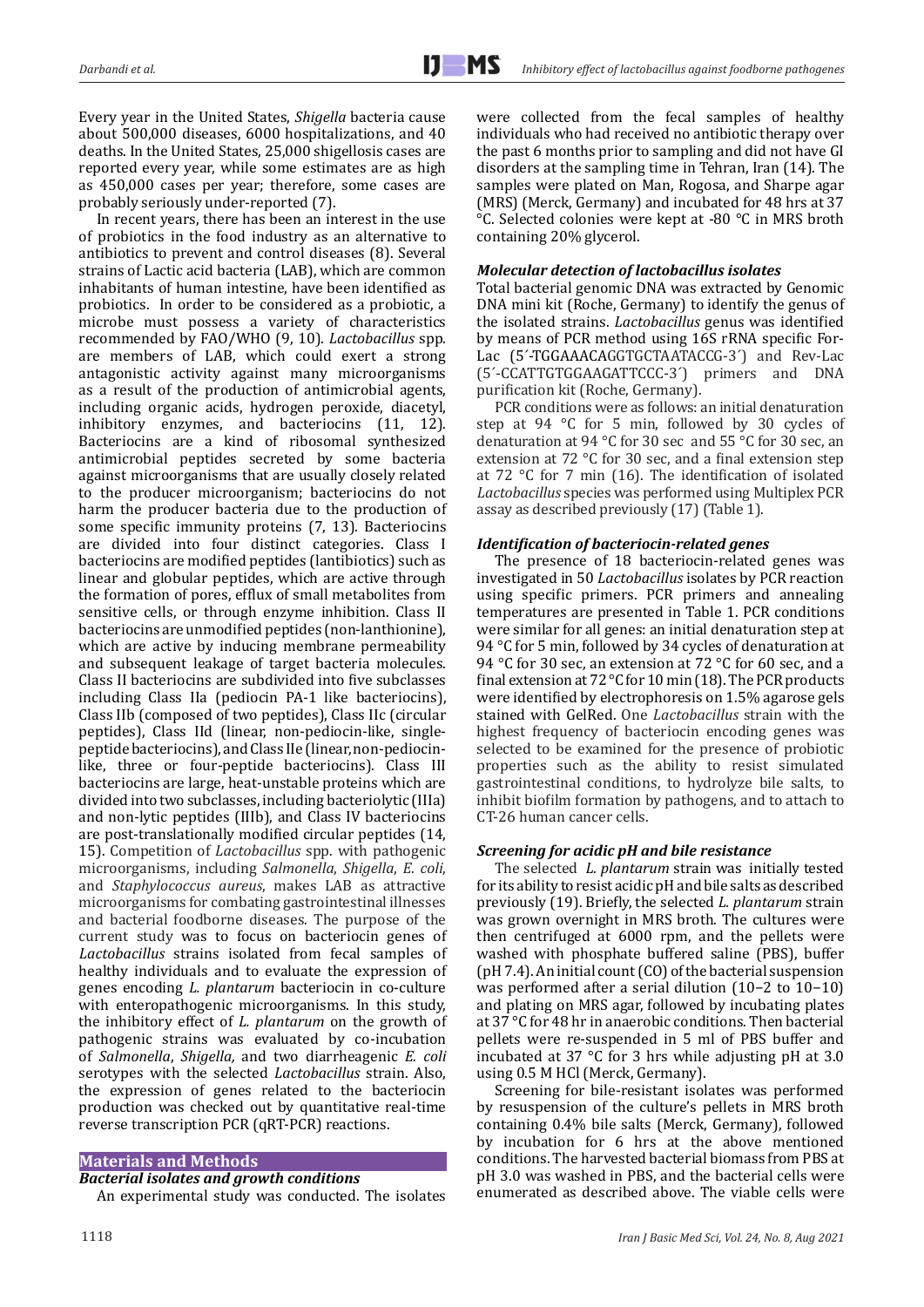

| <b>Table 1.</b> Bacteriocin-related primer sequences used in this study |  |
|-------------------------------------------------------------------------|--|
|-------------------------------------------------------------------------|--|

| Bacteriocin                  | Primer                       | Sequence $(5'-3')$                                                    | Amplicon Size(bp) | TM | Ref. |
|------------------------------|------------------------------|-----------------------------------------------------------------------|-------------------|----|------|
| Gassericin A                 | GaAF<br>GaAR                 | GACCACAGCGAACATT<br>AATGAGGCACCAGAAG                                  | 102               | 51 | (47) |
| Acidocin                     | <b>LFAF</b><br>LFAR          | GTTGCAGGATCATGTG<br>TGTTGCAGCTCCGTTA                                  | 84                | 52 | (48) |
| Plantaricin S                | plnF<br>PlnR                 | GCC TTA CCA GCG TAA TGC CC<br>CTG GTG ATG CAA TCG TTA GTT T           | 320               | 61 | (49) |
| Gassericin T                 | GaTF<br>GaTR                 | GGTGGGAGAAATAATTGGGC<br>CCTATTACAAACGATATGGCC                         | 710               | 56 | (50) |
| Lactase F                    | LaFF<br>LaFR                 | AGTCGTTGTTGGTGGAAGAAAT<br>TCTTATCTTGCCAAAACCACCT                      | 184               | 57 | (18) |
| PlantaricinNC8structuralgene | PlnF<br>PlnR                 | GGT CTG CGT ATA AGC ATC GC<br>AAA TTG AAC ATA TGG GTG CTT TAA ATT CC  | 217               | 59 | (45) |
| PlantaricinW structural gene | PlnF<br>PlnR                 | TCA CAC GAA ATA TTC CA<br>GGC AAG CGT AAG AAA TAA ATG AG              | 165               | 54 | (51) |
| Plantaricin A                | PlnAF<br>PlnAR               | GTA CAG TAC TAA TGG GAG<br>CTT ACG CCA ATC TAT ACG                    | 451               | 49 | (52) |
| Plantaricin B                | <b>PInBF</b><br><b>PInBR</b> | TTC AGA GCA AGC CTA AAT GAC<br>GCC ACT GTA ACA CCA TGA C              | 170               | 56 | (53) |
| Plantaricin C                | PInCF<br>PlnCR               | AGC AGA TGA AAT TCG GCA G<br>ATA ATC CAA CGG TGC AAT CC               | 971               | 56 | (54) |
| Plantaricin D                | PlnDF<br>PlnDR               | TGA GGA CAA ACA GAC TGG AC<br>GCA TCG GAA AAA TTG CGG ATA C           | 415               | 57 | (53) |
| Plantaricin EF               | <b>PInEFF</b><br>PInEFR      | GGC ATA GTT AAA ATT CCC CCC<br>CAG GTT GCC GCA AAA AAA G              | 428               | 56 | (55) |
| Plantaricin I                | PlnIF<br>PlnIR               | CTC GAC GGT GAA ATT AGG TGT AAG<br>CGT TTA TCC TAT CCT CTA AGC ATT GG | 450               | 59 | (53) |
| Plantaricin J                | $Pln$ $ F $<br>$Pln$ $IR$    | TAA CGA CGG ATT GCT CTG<br>AAT CAA GGA ATT ATC ACA TTA GTC            | 475               | 54 | (55) |
| Plantaricin K                | PlnKF<br>PlnKR               | CTG TAA GCA TTG CTA ACC AAT C<br>ACT GCT GAC GCT GAA AAG              | 246               | 55 | (55) |
| Plantaricin G                | PInGF<br>PlnGR               | TGC GGT TAT CAG TAT GTC AAA G<br>CCT CGA AAC AAT TTC CCC C            | 454               | 56 | (53) |
| Plantaricin N                | <b>PInNF</b><br>PlnNR        | ATT GCC GGG TTA GGT ATC G<br>CCT AAA CCA TGC CAT GCA C                | 146               | 57 | (53) |
| Sakacin P                    | SaF<br>SaR                   | GGAGTAGGTGGAGCGACAGT<br>TCCACCAGTAGCTGCCGTTA                          | 126               | 60 | (56) |

grouped as strongly resistant, resistant, intermediate, and susceptible based on 2, 2-4, 4-6, and  $>6$  log reduction in their counts, in comparison with the initial suspension, after 3 and 6 hrs of incubation in acid and bile, respectively (19).

## *In vitro biofilm formation assay*

The selected *L. plantarum* isolate was subjected to biofilm formation assay as described previously (20) with some modifications. For biofilm formation, wells of a 96-well plate were filled with 200  $\mu$ l of 3×10<sup>7</sup> CFU/ ml bacteria under study and incubated without shaking for 72 hrs at 37 °C. The wells were washed with PBS, and the remaining attached bacteria were stained for 30 min with 200 μl of 0.1% (wt/vol) crystal violet in an isopropanol-methanol-PBS solution (1:1:18 [vol/vol/ vol]). Excess stain was washed with 200 μl of water per well. Wells were air dried for 30 min, and the bounded

dye was extracted with 200 μl of ethanol-acetone (80:20) solvent. The optical density (OD) of each well (135 μl) was measured at 570 nm using a microplate reader. The sterile medium and *Pseudomonas aeruginosa* ATCC 27853 were included as negative and positive controls, respectively.

# *Screening for antibacterial activity Agar spot test*

Primary examination of the selected *L. plantarum* antimicrobial activity against the four most common foodborne pathogens, including enteropathogenic *E. coli* (EPEC) (ATCC 4388), enteroaggregative *E. coli* (EAEC), *S. typhi* (ATCC 19430), and *S. dysenteriae* (PTCC 1188) (obtained from Pasteur Institute of Iran and were not type strains), was performed by agar spot test according to Hernández *et al*. (2005) (21). Briefly, the strain was cultured in 5 ml of MRS broth at 37 ° C for 18 hrs, then 3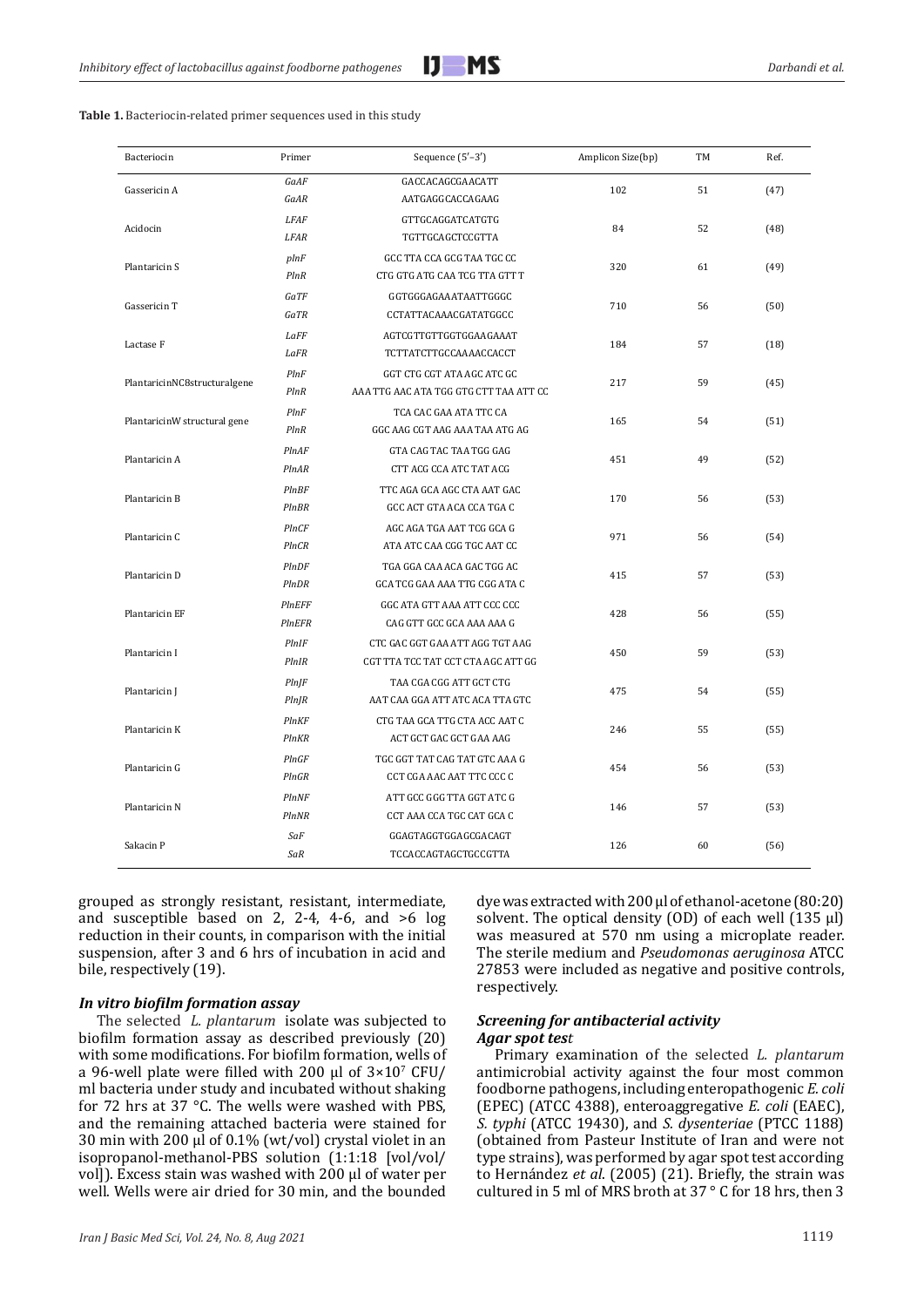μl aliquots of overnight cultures of *L. plantarum* (No.14) isolates were spotted on MRS agar. After 18 hrs of incubation at 37 °C, the plate was overlaid with 5 ml of Trypticase soy broth (TSB) (Merck, Germany) or Brain heart infusion (BHI) (Merck, Germany) soft agar (containing  $0.1\%$  agar,  $w/v$ ) and inoculated with the pathogenic strains and incubated at 37 °C for 24-72 hrs.

# *Well-diffusion method*

In order to examine the nature of the inhibition mechanism, well-diffusion test was exploited according to Toba *et al*. (1991) (22). Briefly, 10 ml of BHI agar was mixed with 500 μl of an overnight culture of the pathogenic strains at 45 °C and poured into a petri dish. The selected *L. plantarum* strain was cultured in 5 ml of MRS broth ( $pH=6.5$ ) at 37 °C for 18 hrs and then centrifuged (8000  $\times$  g for 20 min, 4 °C). The cell-free supernatant (CFS) was recovered and filter-sterilized through a 0.22 nm pore membrane. In order to rule out the possible inhibitory effects of organic acids, CFSs were neutralized with 2 M NaOH (pH=6.5). The supernatant was inserted into the wells (3 mm in diameter) in an agar layer. Eventually, after 24 hrs of incubation at 37 °C, the inhibition zone diameter wider than 6 mm was considered as positive.

# *Attachment to caco-2 cells*

Caco-2 cell line (NCBI code: C466) was used in the adhesion assay. About 3 ml of  $1.5 \times 10^5$  cells/ml caco-2 cells were seeded on a 6-well plate containing RPMI (without antibiotics) (Gibco, Carlsbad, CA, USA) supplemented with  $10\%$  (v/v) fetal calf serum (Gibco, Life Technology, USA) and then incubated at 37 °C and 5%  $CO<sub>2</sub>$ . The culture medium was changed every other day and maintained for at least four days until reaching 70–90 % confluency. One ml of the selected *L. plantarum* (10<sup>8</sup> CFU. ml<sup>−1</sup>) and 1 ml of RPMI medium without antibiotics were added to each well, and the plate was incubated at  $37^{\circ}$ C and  $5\%$  CO<sub>2</sub> for 2 hrs. For releasing unbound bacteria, the wells were washed four times with sterile PBS (23). Then 1 ml of methanol was added to each well at room temperature for 5-10 min to fix the cells. Gram staining was done, and excess dye was washed with distilled water. The wells were examined under oil immersion microscope with a magnification of

## 100X.

# *Co-culture of L. plantarum (No.14) with EPEC, EAEC, S. typhi, and S. dysenteriae*

The interference of the selected *L. plantarum* with the growth of pathogenic strains was evaluated by coincubation with *S. typhi*, *S. dysenteriae*, EPEC, and EAEC, separately. Briefly, for each experiment, a suspension containing 5 ml of MRS broth and 5 ml of TSA broth was incubated with 105 CFU/ml of the selected *L. plantarum,* and then enteric pathogen was added to each tube. All tubes were incubated at 37 °C for 4, 6, and 24 hrs. After incubation, bacterial pellet was collected by centrifugation at 5000 ×g for 15 min, re-suspended in PBS, and followed by vortex mixing to disrupt all aggregates (24).

# *Expression of genes related to bacteriocin production*

The expression of bacteriocin-encoding genes in the selected *L. plantarum* (*gaaA*, *pln A, pln B, pln EF, Lactacin F, pln G, plnI, plnJ, pln NC8, sak P,* and *acd)* was determined in co-culture with *S. typhi*, *S. dysenteriae*, EPEC, and EAEC using qPCR. qPCR primers and annealing temperatures are shown in supplementary data in Table 1.

Total RNA was isolated from bacterial pellet using a total RNA extraction kit (Roche, Germany) according to the manufacturer's instructions. RNA was quantified by absorbance at  $OD_{260/280}$  and only samples with a ratio of 1.8±2.0 were used for cDNA synthesis. RNA integrity was determined by running each sample on a denaturing 2% agarose gel. Prime Script cDNA synthesis kit (Takara Bio, Japan) was used for synthesis of cDNA. cDNA samples were stored at -20 °C until required for further investigations.

qPCR was performed in a Corbett rotor-gene 6000 detection system using RealQ Plus Master Mix Green (Ampliqon, Denmark). The cDNA content of each target gene was normalized to internal standard 16S mRNA. The serially diluted pooled cDNA samples were used as templates to generate a standard curve between the CT values of each gene and logarithm of cDNA template concentrations. The standard curves were served as positive controls for qPCR and suggested similar priming efficiency between each target gene and *16s rRNA* gene. The reactions using water as template



**Figure 1.** Bacteriocin-related genes detection. Most Bacteriocin-related genes are plnD, plnI and plnG, respectively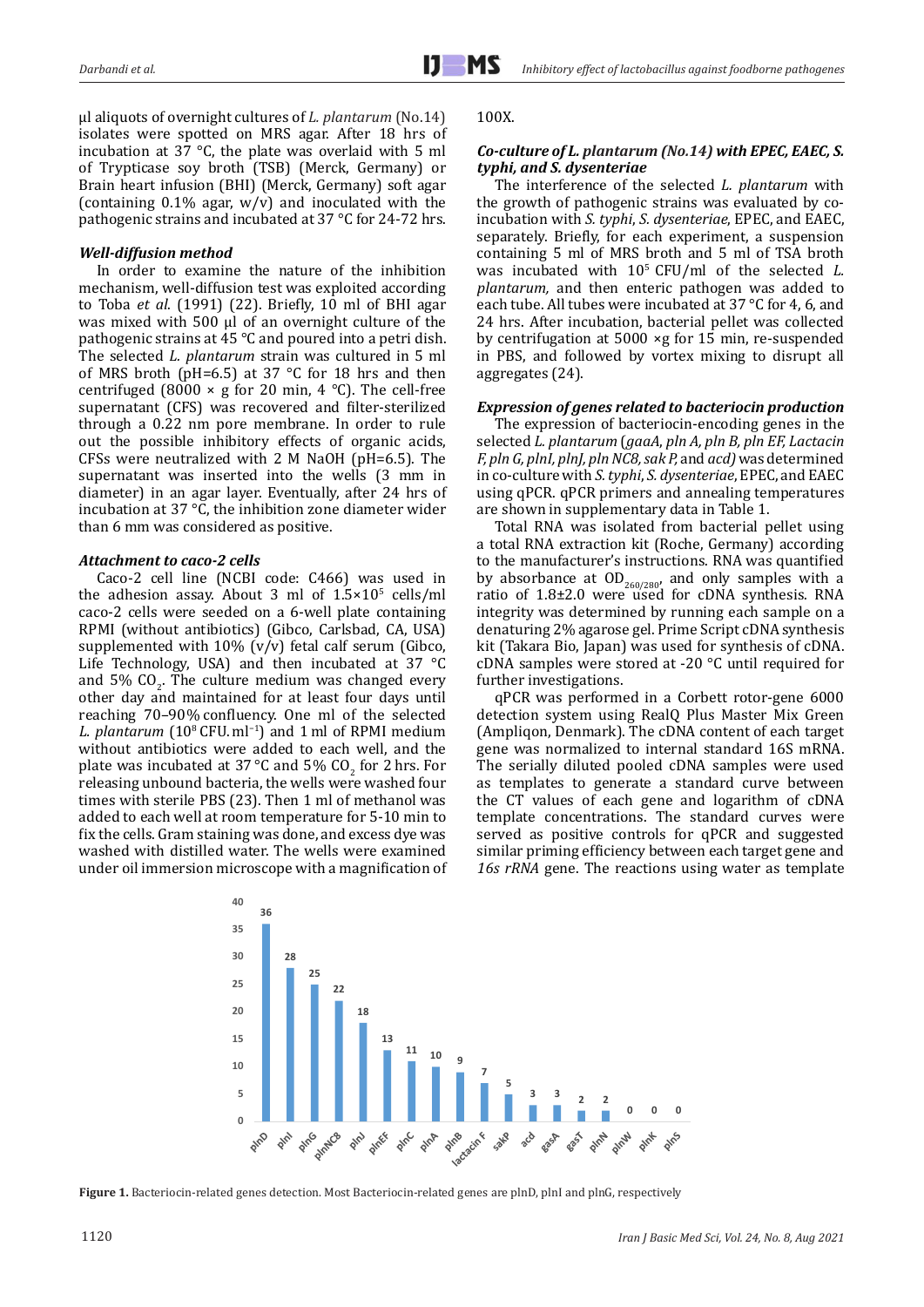

**Figure 2.** Relative fold change (relative to the culture of *L. plantarum* alone) in bacteriocin genes expression in co-culture of *L. plantarum* with: a) enteropathogenic *Escherichia coli* (EPEC), A significant downregulation of *acd, gaa A, pln F, pln EF,* and *pln NC8* mRNA levels (*P* value < .05) and upregulation of *pln B, pln I,* and *pln J* mRNA levels (*P* value <.05) were showed in a time-dependent manner, as compared to *L. plantarum* (No.14) culture alone; b) enteroaggregative *E. coli* (EAEC), A significant downregulation of *acd, gaa A, pln A, pln, pln G, pln I, pln J, pln EF*, and *pln* NC8 and upregulation of Lactacin F and sak P mRNA levels were showed in a time-dependent manner, as compared to *L. plantarum* (No.14) culture alone. Data were normalized with 16s rRNA gene of *L. plantarum*. Data were represented as mean ±SD

were served as negative controls for qPCR. The relative expression levels of target genes were analyzed using a comparative threshold cycle (2−ΔΔCt) method (25). Real-time PCR reactions were complemented by agarose gel electrophoresis, melting curve analysis, and confirmation of primer specificity and synthesis cDNA"

#### *Statistical analysis*

Errors in experimental data of mean values were expressed by the Microsoft Excel 2010 program as standard deviations. Statistical differences in multiple groups were determined using one-way ANOVA test. Data were considered as statistically significant with *P* <.05 (\**P*<.05, \*\**P*<.01, \*\*\**P*<.001, and \*\*\*\**P*<.0001).

## **Results**

## *Identification of fecal isolates*

Ultimately, out of 60 fecal samples, 50 isolates were identified as *Lactobacillus* species based on 16S rRNA gene amplification. The frequency of *Lactobacillus*  species was reported as follows: *L. plantarum,* 30 (50%); *L. casei,* 10 (16.6%); *L. rhamnosus*, 6 (10%); *L. brevis*, 2 (3.3%); *L. delbruecki,* 1 (1.6%); and *L. fermentum,* 1 (1.6%). It is worth noting that sample sequencing confirmed the results of molecular analysis. Among the 60 healthy fecal samples, only 30 isolates (50%) were identified as *L. plantarum*.

#### *Identification of bacteriocin genes*

All *Lactobacillus* species were tested for the presence



**Figure 3.** Relative fold change (relative to the culture of *Lactobacillus plantarum* alone) in bacteriocin genes expression in co-culture of *L. plantarum*  with: a) *Shigella dysenteriae*, a significant downregulation of *gaa A, pln, and pln I* mRNA levels and up-regulation of *acd, Lactacin F, sak P, plnJ, pln EF*, and *pln* NC8 genes were showed in a time-dependent manner, as compared to *L. plantarum* (No.14) culture alone (*P*<0.05); b) *Salmonella typhi*, a significant downregulation of *sak P, acd, gaa A, pln B, Lactacin F, pln G, pln I, pln J*, and *pln* EF mRNA levels and upregulated *pln NC8* and *pln A* mRNA levels (*P*< .05) in a time-dependent manner as compared to *L. plantarum* (No.14) culture alone. Data were normalized with *16s rRNA* gene of *L. plantarum*. Data were represented as mean ±SD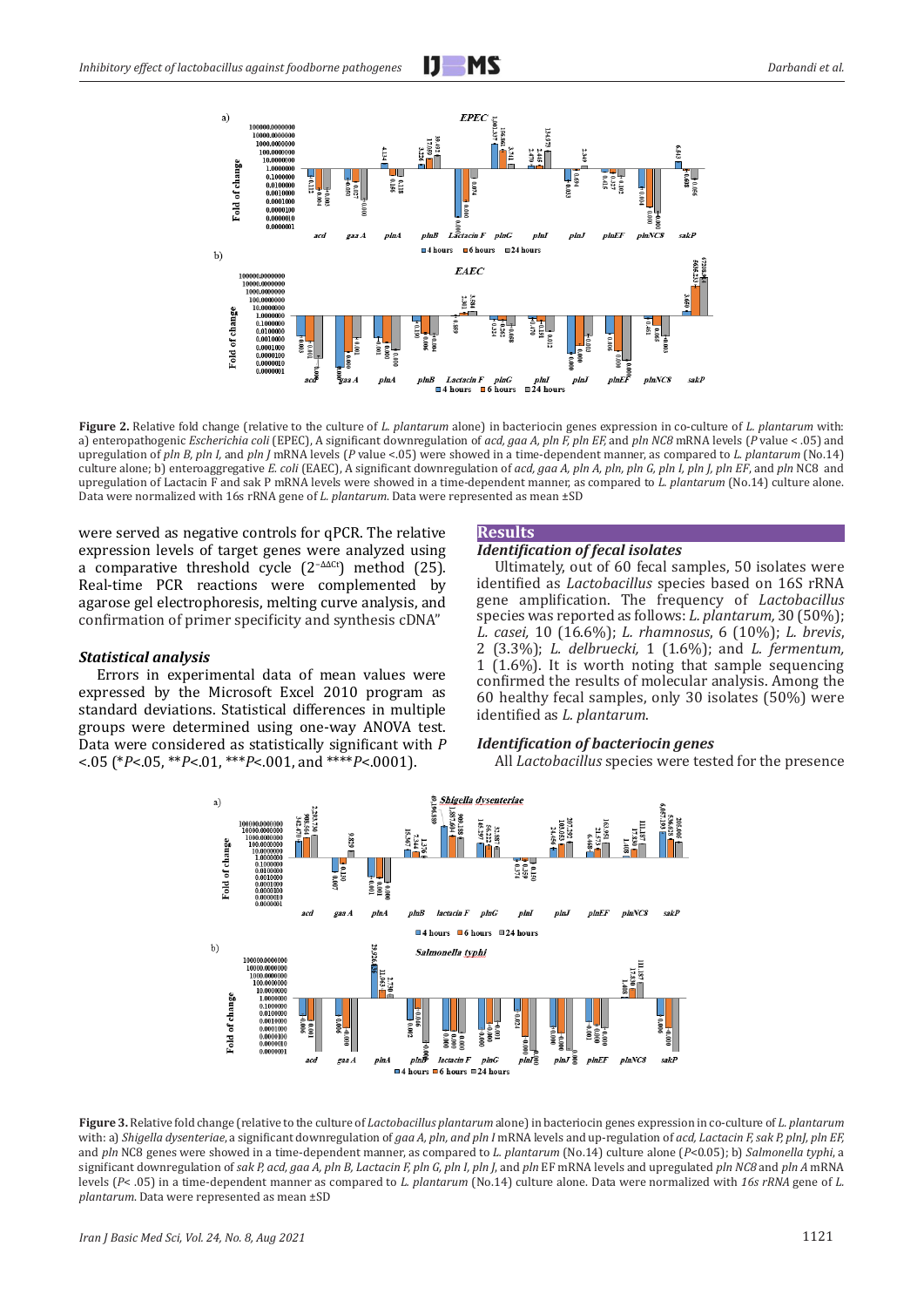of bacteriocin genes; the frequency of which was reported as follows: Plantaricin K, 0; Plantaricin I, 28(56%); Plantaricin S, 0; Plantaricin G, 25(50%); Plantaricin EF,13 (26%); Plantaricin A, 10 (20%); Plantaricin B, 9 (18%); Plantaricin N, 2 (4%); Plantaricin C, 11 (22%); Plantaricin W, 0; Gassericin A, 3 (6%); Gassericin T, 2 (4%); Sakacin P, 5 (10%); Plantaricin NC8, 22 (44%); Lactacin F, 7 (14%); Plantaricin J, 18 (36%); Plantaricin D, 36 (72%); and Acidocin, 3 (6%) (Figure 1). According to the results, 7 different *Lactobacillus* species had the ability to produce bacteriocin. The most bacteriocin-producing *Lactobacillus* species was *L. plantarum* (77%), and the least bacteriocin-producing species was reported to be *L. delbruecki* (5.5%). One of the *L. plantarum* isolates (*L. plantarum* No.14) was positive for the presence of 11 bacteriocin genes. This *L. plantarum* (No.14) strain with the highest frequency of bacteriocin-encoding genes was selected for further studies.

# *In vitro biofilm formation and screening for pH and bile resistance*

The ratio of biofilm formation was calculated by measuring the observed optical density (OD) of the *L. plantarum* (No.14) strain in comparison to *P. aeruginosa* as a positive control. The results showed that *L. plantarum* (No.14) was significantly stronger than positive control in biofilm formation (*P*<0.05). In addition, *L. plantarum* (No.14) was able to resist low pH (i.e. pH 3.00) and 0.4% bile salts.

# *Screening for antibacterial activity*

*L. plantarum* (No.14) was screened for the potential bacteriocin production using the agar spot test and well diffusion method. *L. plantarum* (No.14) showed high inhibitory activity against the pathogenic bacteria (Table 2).

# *Cell line and adhesion assay*

*L. plantarum* (No.14) ability to adhere to Caco-2 cells was examined microscopically using a light microscope. It was strongly adhesive (270 attached bacterial cells /20 microscopic fields) and exhibited the highest ability to adhere to Caco-2 cells.

# *Quantitative real-time PCR*

Since *L. plantarum* (No.14) had the highest frequency of bacteriocin-encoding genes as well as the inhibitory activity and the ability to adhere to Caco-2 cells, the expression of bacteriocin-encoding genes in this strain was investigated in co-culture with the gut pathogens using qPCR method. Bacteriocin genes expression was investigated in co-culture of *L. plantarum* (No.14) with EPEC, EAEC, *S. dysenteriae,* and *S. typhi*, separately at different incubation times. Co-culture of *L. plantarum* (No.14) with EPEC resulted in a significant downregulation of *acd* (~0.11 to ~0.00), *gaa A* (~0.05 to  $\sim$ 0.00), *pln F* ( $\sim$ 0.00 to  $\sim$ 0.07), *pln EF* ( $\sim$ 0.41 to  $\sim$ 0.10),

and *pln NC8* ( $\sim$ 0.00 to  $\sim$  0.00) mRNA levels (*p* value  $\lt$ .05) and up-regulation of *pln B* (~3.22 to ~39.49)*, pln I* (~2.46 to ~134.97), and *pln J* (~0.03 to ~2.34) mRNA levels (*P* value <.05) in a time-dependent manner, as compared to *L. plantarum* (No.14) culture alone. Also, *pln A* (~4.13 to ~0.11)*, pln G* (~1001.33 to ~3.74), and *sak*   $P(-6.54 \text{ to } -0.05)$  genes were upregulated significantly in the first 4 hours of co-culture (Figure 2a). But after 4 hours, the expression of these genes gradually decreased (*P* value < .05) (Figure 1, Supplementary data).

As shown in Figure 2b, co-culture of *L. plantarum* (No.14) with EAEC significantly reduced  $acd$  (~0.00 to ~0.00E), gaa A (~2.81E to ~0.00), pln A (~0.00 to  $\sim$ 0.00)*, pln B* ( $\sim$ 0.19 to  $\sim$ 0.00)*, pln G* ( $\sim$ 0.32 to  $\sim$ 0.05)*, pln I* ( $\sim$ 0.47 to  $\sim$ 0.01)*, pln J* ( $\sim$ 0.00E to  $\sim$ 0.00)*, pln EF* ( $\sim$ 0.00 to  $\sim$ 0.00E), and *pln NC8* ( $\sim$ 0.46 to  $\sim$ 0.00) genes expression in a time-dependent manner. On the other hand, prolonged co-culture significantly increased *Lactacin F* (~0.85 to ~3.58) and *sak P* (~3.64 to ~67208.91) genes expression, simultaneously (*p*  value <.05) in a time-dependent manner (Figure 2, Supplementary data).

Co-culture of *L. plantarum* (No.14) with *S. dysentriae*  resulted in a significant downregulation of *gaa A*   $(\sim 0.130$  to  $\sim 0.007$ ), *pln A* ( $\sim 0.001$  to  $\sim 0.000$ ), and *pln I* ( $\sim$ 0.374 to  $\sim$ 0.150) genes mRNA levels after 4 and 6 hrs, while the expression of  $acd$  ( $\sim$ 342.47 to  $\sim$ 2.293.730), *Lactacin F* ( $\sim$ 909.188 to  $\sim$ 49.196.889), *sak P* (~205.005 to ~6.057.193), *plnJ* (~24.456 to ~207.292), *pln EF* (~6.468 to ~163.951), and *pln NC8*  $\approx$  1.408 to  $\sim$  111.187) genes was significantly increased compared to the other genes (*P*<.05)(Figure 3a)(Figure 3, Supplementary data).

As shown in Figure 3b, co-culture of *L. plantarum* (No.14) with *S. typhi* significantly reduced *sak P*  $(-0.006$ to ~0.00)*, acd* (~0.006 to ~0.00), *gaa A* (~0.006 to  $\sim$ 0.00), pln B ( $\sim$ 0.064 to  $\sim$ 0.00), *Lactacin F* ( $\sim$ 0.00 to ~0.00), *pln G* (~0.0061 to ~0.00), *pln I* (~0.024 to  $\sim$ 0.00), *pln J* ( $\sim$ 0.00 to  $\sim$ 0.00), and *pln EF* ( $\sim$ 0.001 to ~0.00) genes expression and up-regulated *pln NC8*  (~1.408 to ~111.187) and *pln A* (~2.730 to ~29.926.83) genes mRNA levels (*P*< .05) in a time-dependent manner (Figure 4, Supplementary data).

# **Discussion**

The outbreaks of foodborne diseases occur daily in all countries and have become as important social topics. In the United States, foodborne pathogens cause an estimated 48 million illnesses annually (26, 27). Approximately, 179 million acute gastroenteritis (AGE) cases occur in the United States each year (28). There is an urgent need to develop a methodology for the reduction of these pathogens (29). In this study, *Lactobacillus* was shown to have antibacterial effects against a number of foodborne bacteria, including *EPEC*, *EAEC*, *S. typhi,* and *S. dysentriae. L. plantarum* strains were identified as the most common isolates in this study. *L. plantarum* strains are more resistant to the GI

**Table 2.** Determination of *Lactobacillus plantarum* antibacterial activity

| Indicator bacteria                        | Agar spot test $N$ (%) | Well- diffusion method N (%) |
|-------------------------------------------|------------------------|------------------------------|
| Enteroaggregative Escherichia coli (EAEC) | $15.46 \pm 1.01$       | $17.83 \pm 0.66$             |
| Enteropathogenic Escherichia coli (EPEC)  | $18.32 \pm 0.4$        | $16.75 \pm 0.31$             |
| S. dysentriae                             | $14.12 \pm 0.9$        | $13.35 \pm 1.4$              |
| S. typhi                                  | $12.91 \pm 1.51$       | $11.52 \pm 0.8$              |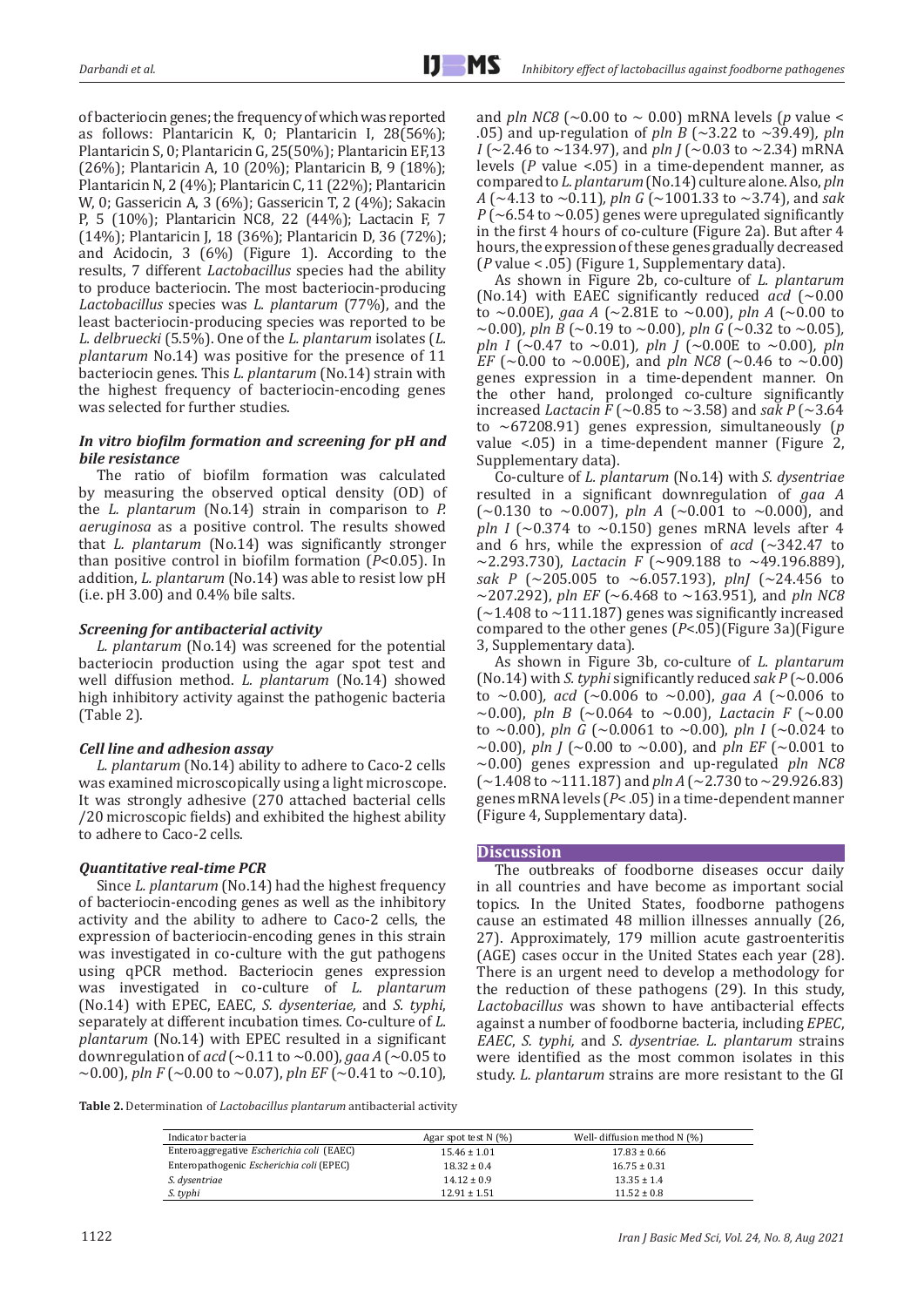tract microbiota in comparison with other LAB strains. They have been extensively employed as probiotic in the food industry (30). New strains intended to be used as probiotic must be sufficiently characterized according to the FAO/WHO and EFSA guidelines (9). One of the most important criteria that should be considered in selecting probiotic strains is to have specific functional characteristics (4). It should be noted that from a total of 60 healthy individuals' fecal samples, 50 bacteriocinproducing *Lactobacillus* strains were isolated. In this project, most bacteriocins were reported to be Plantaricin D (36, %72), Plantaricin I (28, %56), and Plantaricin G (25, %50), respectively. In this study, 7 different *Lactobacillus* species had the ability to produce bacteriocin. *L. plantarum* and *L. casei* were the most bacteriocin-producing *Lactobacillus* species (77%). Surprisingly, it was found that *L. plantarum* was positive for the presence of 11 bacteriocin genes, and 15 (50%) *L. plantarum* strains were able to inhibit four foodborne pathogens in both methods. Therefore, for the above reasons, *L. plantarum* was chosen for further studies. Also, *L. plantarum* No.14 exhibited the highest ability to adhere to Caco-2 cells. Many studies have reported that *Lactobacillus* strainsof intestinal flora origin significantly inhibited the growth of diarrheagenic *E. coli* pathotypes (31-34). Another critical characteristic that should be considered in choosing novel probiotic isolates is their ability to colonize and survive in the gastrointestinal tract (30). Since the wide diversity in the microbial population of the human gut could justify the presence of different *L. plantarum* strains with different biological activities, such variation in *Lactobacillus* strains adherence capacity was expected. *L. plantarum* strain No. 14 showed high ratios of these two abilities *in vitro*, indicating that this strain could efficiently colonize the intestine and exert its antimicrobial activity. In this study, the expression of bacteriocin-encoding genes in *L. plantarum* No.14 was investigated in co-culture with different pathogens using qPCR method. Bacteriocins are easily degraded by digestive and proteolytic enzymes, while remaining active in the food substrate in which they are located (35). Therefore, they are used in the food industry to preserve food through suppressing spoilage organisms and foodborne pathogens, which cause foodborne illnesses or food spoilage. In addition, they are non-immunogenic, safe, and non-toxic (36). A significant up-regulation was detected in *pln I* (134.97 fold), *pln B* (39.49 fold), and *pln J* (2.34 fold) genes as well as in *pln F* (3.58 fold) and *sak P* (67208.91) genes mRNA levels after co-incubation of *L. plantarum* No.14 with EPEC and EAEC, respectively, during the coincubation time (*P*<.05). A significant up-regulation was also detected in *acd* (2.293.730 fold), *pln F* (40.196.88), sak P (6.057.193), *pln G* (145.297), *pln J* (207.292), and *pln EF* (163.951) genes as well as in *pln NC8(111.187)* and *pln A* (29.926.83) genes mRNA levels after coincubation of *L. plantarum* No.14 with *S. dysentriae* and *S. typhi*, respectively, in a time-dependent manner (*P*< .05). The factors affecting the growth of bacteriocinproducing LAB strains or the ability to produce bacteriocin may be strain-dependent and could even vary depending on the different types of bacteriocins. The difference in the antimicrobial mechanisms may be imputed to the versatility in molecular structure, gene

expression, or bacterial strains, resulting in diversity in acid tolerance, hydrogen peroxide tolerance, and sensitivity to bacteriocins (37, 38). In this study, coculture of *L. plantarum* No.14 with four pathogens resulted in various profiles of bacteriocin-related genes expression. This finding suggests that under specific environmental conditions, metabolites and structural features of specific strains of microorganisms which are exposed to *L. plantarum,* may play a role in determining the expression of bacteriocin-associated gene loci (39). *L. plantarum* coordinately could express several types of bacteriocins depending on the environmental conditions, which could possibly be associated with the bacteriocin regulatory system (40). The production of several bacteriocins by the same strain plays an important role in ecological niche competition as each bacteriocin may possess a special inhibitory mechanism, thereby widening the spectrum of inhibited bacteria (41, 42). Other studied genes (*acd, gaaA, plnA, plnEF, plnNC8,*  and *plnG*) were down-regulated during the incubation time, suggesting that non-bacteriocin-producing mutants might have been selected during sub-culturing. On the other hand, all *pln* operons are repressed under nonproducing conditions. In addition, environmental factors such as small variations in culture conditions (media composition, temperature, pH) and the presence of a dense microbial population (quorum) affect the synthesis of bacteriocins, particularly those bacteriocins that are regulated by quorum-sensing and may be strain-specific (41, 43). Bacteriocin genes are often located on mobile genetic elements such as transposons and plasmids. Therefore, bacteriocins genes could enter into pathogenic bacteria via conjugation and develop bacteriocin-resistant variants (7, 44). In this study, *L. plantarum* produced several types of bacteriocins in co-culture with four pathogens, coordinately. This is very important because a high concentration of various bacteriocins was suddenly produced at a certain time, preventing the emergence of bacteriocin-resistant variants (41, 45, 46). Thus, these findings support the hypothesis that studied *L. plantarum* strains could be served as natural antimicrobial agents against pathogens which could contaminate foodstuffs and are responsible for human diseases.

#### **Conclusion**

The results of this study highlighted the antibacterial potency of *L. plantarum* No.14 of human origin against foodborne pathogens. Co-culture of *L. plantarum* No.14 with EPEC, EAEC, *S. dysentriae,* and *S. typhi* exhibited high levels of bacteriocin-related genes expression. The selected *L. plantarum* strains could be used as bio-preservative agents or supplements to prevent bacterial gastrointestinal infections after identifying their active component, testing their cytotoxic effects, and validating their safety *in vitro* and *in vivo* models.

#### **Acknowledgment**

This study was supported by a grant from National Institute for Medical Research Development (NIMAD) [grant number 963380].

# **Authors' contributions**

AD, SM and MRP initiated the idea of this study. RG and AA contributed to data collection, interpretation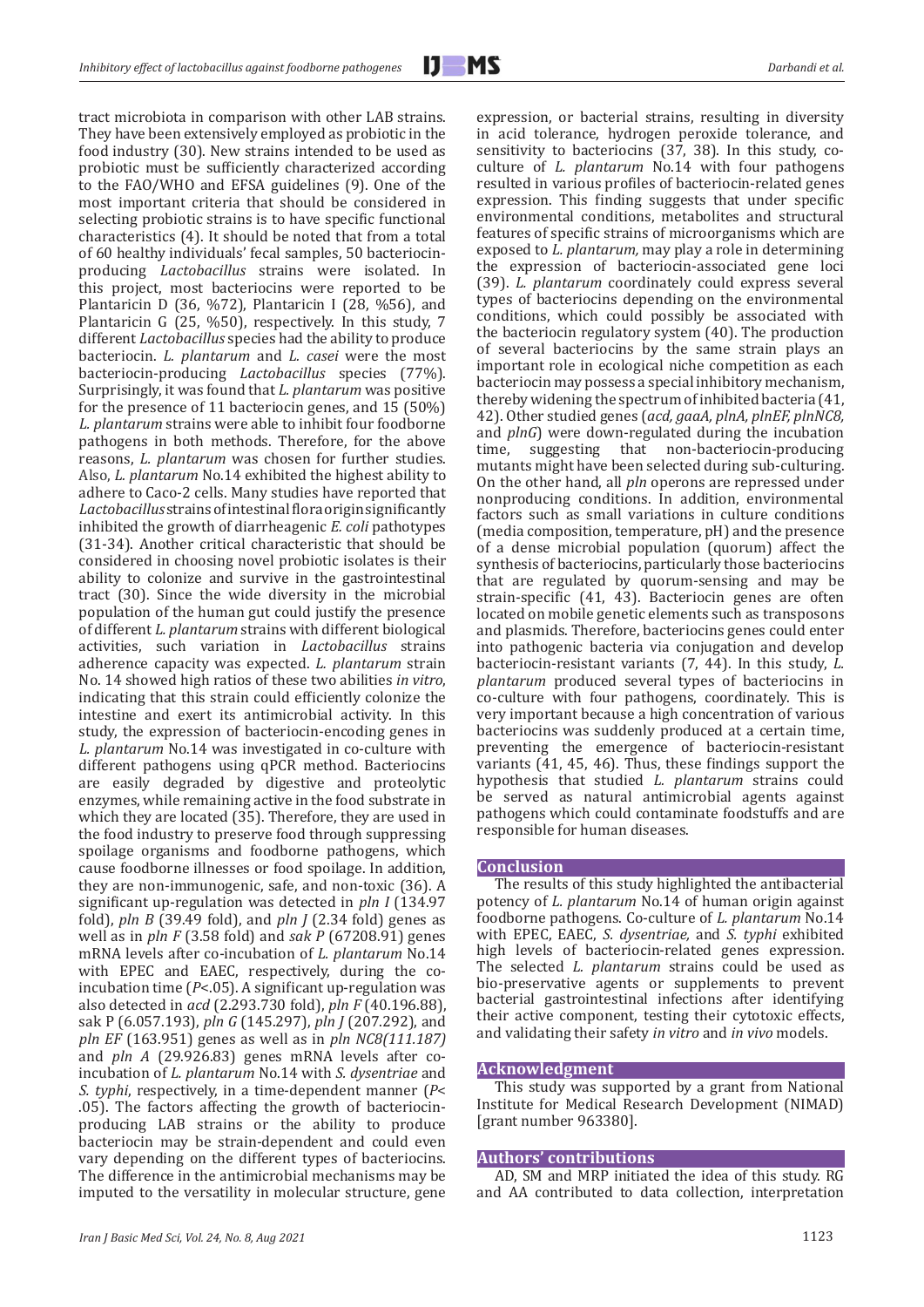and final approval of data for the work. AD, MH and VL developed the first and final draft of the manuscript. BSK and MR developed the second draft of the manuscript. All Figures and Tables were designed and checked by MT. All authors reviewed and contributed to the revisions and finalized the drafts.

## **Conflicts of Interest**

None to declare.

#### **References**

1. Havelaar AH, Kirk MD, Torgerson PR, Gibb HJ, Hald T, Lake RJ, *et al*. World Health Organization global estimates and regional comparisons of the burden of foodborne disease in 2010. PLoS medicine 2015;12:e1001923.

2. Faour-Klingbeil D, C. D. Todd E. Prevention and control of foodborne diseases in middle-east north african countries: Review of national control systems. Int J Environ Res Public Health 2020;17:70.

3. Uçar A, Yilmaz MV. Food safety–problems and solutions. Significance, Prev Control Food Relat Dis 2016:3-15.

4. Nataro JP, Kaper JB. Diarrheagenic *Escherichia coli*. Clin Microbiol Rev 1998;11:142-201.

5. Organization WH. WHO estimates of the global burden of foodborne diseases: foodborne disease burden epidemiology reference group 2007-2015. WHO; 2015.

6. Zweifel C, Stephan R. Spices and herbs as source of *Salmonella*-related foodborne diseases. Int Food Res J 2012;45:765-769.

7. Yang S-C, Lin C-H, Sung CT, Fang J-Y. Antibacterial activities of bacteriocins: application in foods and pharmaceuticals. Front Microbiol 2014;5:241.

8. Kerry RG, Patra JK, Gouda S, Park Y, Shin H-S, Das G. Benefaction of probiotics for human health: A review. J FOOD DRUG ANAL 2018;26:927-39.

9. Zielińska D, Kolożyn-Krajewska D. Food-origin lactic acid bacteria may exhibit probiotic properties. J Food Drug Anal 2018.

10. Dadfarma N, Nowroozi J, Kazemi B, Bandehpour M. Identification of the effects of acid-resistant Lactobacillus caseimetallopeptidase gene under colon-specific promoter on the colorectal and breast cancer cell lines. Iran J Basic Med Sci 2021;24:506-13.

11. Vieco-Saiz N, Belguesmia Y, Raspoet R, Auclair E, Gancel F, Kempf I, *et al*. Benefits and inputs from lactic acid bacteria and their bacteriocins as alternatives to antibiotic growth promoters during food-animal production. Front Microbiol.  $2019:10$ 

12. Fathizadeh H, Saffari M, Esmaeili D, Moniri R, Salimian M. Evaluation of antibacterial activity of enterocin A-colicin E1 fusion peptide. Iran J Basic Med Sci 2020;23 :1471-1479.

13. Simons A, Alhanout K, Duval RE. Bacteriocins, antimicrobial peptides from bacterial origin: Overview of their biology and their impact against multidrug-resistant. Bacteria Microorganisms 2020;8.

14. Heng NC, Tagg JR. What's in a name? Class distinction for bacteriocins. Nat Rev Microbiol 2006;4:160.

15. Netz DJA, Sahl H-G, Marcolino R, dos Santos Nascimento Jn, de Oliveira SS, Soares MB, *et al*. Molecular characterisation of aureocin A70, a multi-peptide bacteriocin isolated from Staphylococcus aureus. J Mol Biol 2001;311:939-949.

16. Rohani M, Noohi N, Talebi M, Katouli M, Pourshafie MR. Highly heterogeneous probiotic Lactobacillus species in healthy iranians with low functional activities. PLoS One 2015;10: e0144467.

17. Kwon H-S, Yang E-H, Yeon S-W, Kang B-H, Kim T-Y. Rapid

identification of probiotic Lactobacillus species by multiplex PCR using species-specific primers based on the region extending from 16S rRNA through 23S rRNA. FEMS Microbiol Lett 2004;239:267-275.

18. Macwana SJ, Muriana PM. A 'bacteriocin PCR array'for identification of bacteriocin-related structural genes in lactic acid bacteria. J Microbiol Methods 2012;88:197-204.

19. Noohi N, Ebrahimipour G, Rohani M, Talebi M, Pourshafie MR. Phenotypic characteristics and probiotic potentials of Lactobacillus spp. isolated from poultry. Jundishapur J Microbiol 2014;7.

20. Lebeer S, Verhoeven TL, Vélez MP, Vanderleyden J, De Keersmaecker SC. Impact of environmental and genetic factors on biofilm formation by the probiotic strain Lactobacillus rhamnosus GG. Appl Environ Microbiol 2007;73:6768-6775.

21. Hernandez D, Cardell E, Zarate V. Antimicrobial activity of lactic acid bacteria isolated from Tenerife cheese: initial characterization of plantaricin TF711, a bacteriocin‐like substance produced by *Lactobacillus plantarum* TF711. J Appl Microbiol 2005;99:77-84.

22. Toba T, Samant S, Itoh T. Assay system for detecting bacteriocin in microdilution wells. Lett Appl Microbiol 1991;13:102-104.

23. Jacobsen CN, Nielsen VR, Hayford A, Møller PL, Michaelsen K, Paerregaard A, *et al*. Screening of probiotic activities of fortyseven strains of Lactobacillus spp. by *in vitro* techniques and evaluation of the colonization ability of five selected strains in humans. Appl Environ Microbiol 1999;65:4949-4956.

24. Drago L, Gismondo MR, Lombardi A, De Haën C, Gozzini L. Inhibition of *in vitro* growth of enteropathogens by new Lactobacillus isolates of human intestinal origin. FEMS Microbiol Lett 1997;153:455-463.

25. Livak KJ, Schmittgen TD. Analysis of relative gene expression data using real-time quantitative PCR and the 2− ΔΔCT method. Methods 2001;25:402-408.

26. Scallan E, Griffin PM, Angulo FJ, Tauxe RV, Hoekstra RM. Foodborne illness acquired in the United States—unspecified agents. Emerg Infect Dis 2011;17:16.

27. Zahedi Bialvaei A, Sheikhalizadeh V, Mojathedi A, Irajian G. Epidemiological burden of Listeria monocytogenes in Iran. Iran J Basic Med Sci 2018;21:770-780.

28. Murphree R, Garman K, Phan Q, Everstine K, Gould LH, Jones TF. Characteristics of foodborne disease outbreak investigations conducted by Foodborne Diseases Active Surveillance Network (FoodNet) sites, 2003–2008. Arch Clin Infect Dis 2012;54:498-503.

29. Zhang L, Wei Q, Han Q, Chen Q, Tai W, Zhang J, *et al*. Detection of *Shigella* in milk and clinical samples by magnetic immunocaptured-loop-mediated isothermal amplification assay. Front microbiol 2018;9:94.

30. Terpou A, Papadaki A, Lappa IK, Kachrimanidou V, Bosnea LA, Kopsahelis N. Probiotics in food systems: Significance and emerging strategies towards improved viability and delivery of enhanced beneficial value. Nutrients 2019;11:1591.

31. Michail S, Abernathy F. *Lactobacillus plantarum* reduces the *in vitro* secretory response of intestinal epithelial cells to enteropathogenic *Escherichia coli* infection. J Pediatr Gastroenterol Nutr 2002;35:350-355.

32. Lievin-Le Moal V, Amsellem R, Servin A, Coconnier M. Lactobacillus acidophilus (strain LB) from the resident adult human gastrointestinal microflora exerts activity against brush border damage promoted by a diarrhoeagenic *Escherichia coli* in human enterocyte-like cells. Gut 2002;50 :803-811.

33. Sherman PM, Johnson-Henry KC, Yeung HP, Ngo PS, Goulet J, Tompkins TA. Probiotics reduce enterohemorrhagic *Escherichia coli* O157: H7-and enteropathogenic *Escherichia coli* O127: H6-induced changes in polarized T84 epithelial cell